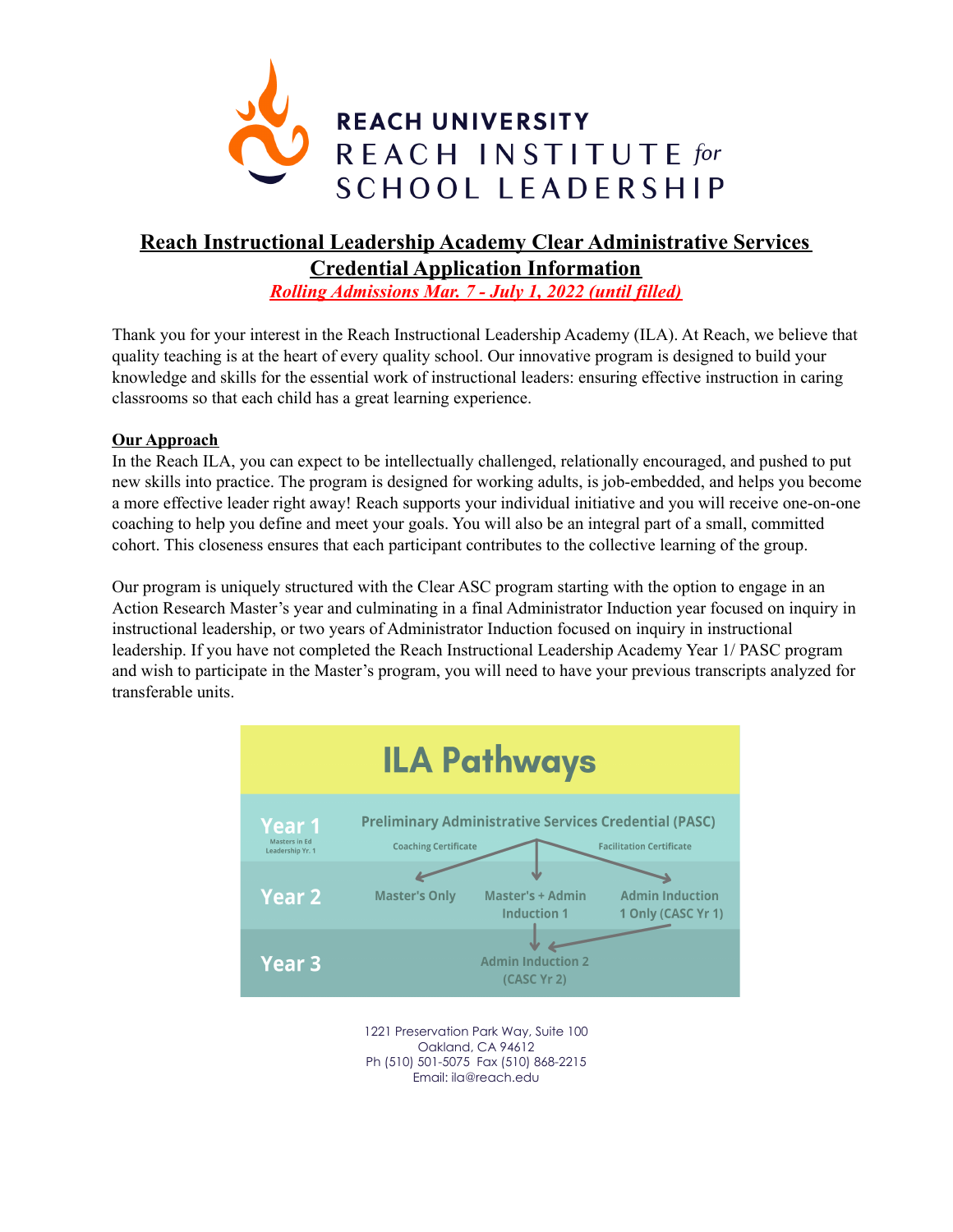The Action Research Year includes:

- **Professional Learning Seminars:** Thursday seminars and Intensives (see calendars for dates) focused on two strands: your action research project and a second course on instructional coaching.
- **Online collaboration:** Weekly online collaboration that includes reading thought-provoking research and practitioner-literature, followed by online discussions and reading and responding to your action research peers' work.
- **Practicums:** Real time practicums in which you collect and reflect on evidence of your instructional leadership practice and application of your Action Research.
- **Individualized Goal Setting:** Self-assessment, goal setting, action planning, aligned professional learning, reviewing progress based on the CPSELs (California Professional Standards for Educational Leaders).
- **Advising:** Candidate's scholarship and completion of the action research capstone will be supported through ongoing advising sessions with faculty over the course of the year to ensure the successful completion of their master's thesis.

The Administrator Induction includes:

- **Individualized Goal Setting:** Self-assessment, goal setting, action planning, aligned professional learning, reviewing progress based on the CPSELs (California Professional Standards for Educational Leaders).
- **Coaching:** Candidates are supported by a minimum of 40 hours of one-on-one coaching sessions over the course of each year for two years. Candidates are provided with professional coaches who are recently or currently serving in administrative positions.
- **Professional Learning Seminars:** Thursday seminars and Intensives (see calendars for dates) focused on:
	- o Induction 1: your inquiry for equity project and instructional coaching skills
	- o Induction 2: your inquiry for equity project and stakeholder facilitation skills
	- o Consultancies based on leadership readings
	- o Guest lecturers on current topics for administrators
- **Online collaboration:** Online discussions about relevant reading or program experiences, such as job shadowing
- **Practicums:** Real time practicums in which you collect and reflect on evidence of your instructional leadership practice and implementation of your inquiry projects.

#### **Credentials Earned**

**In order to be eligible for the Clear ASC program, you must have a valid Preliminary Administrative Services Credential (PASC), a valid California clear teaching credential, 5 years of teaching experience, and hold an administrative position or hybrid administrative position (must meet the CTC criteria and LEA designation).**

As a current school leader, you may earn your CA Clear Administrative Services credential through the two-year Administrator Induction/Clear ASC program in the Instructional Leadership Academy;

- *● An administrative services credential authorizes the holder to provide the following school services in California public schools:*
	- *● Develop, coordinate, and assess instructional programs*
	- *● Evaluate certificated and classified personnel*
	- *● Provide students' discipline*

Reach Instructional Leadership Academy Clear ASC Application Information 2022-2023 Page 2 of 6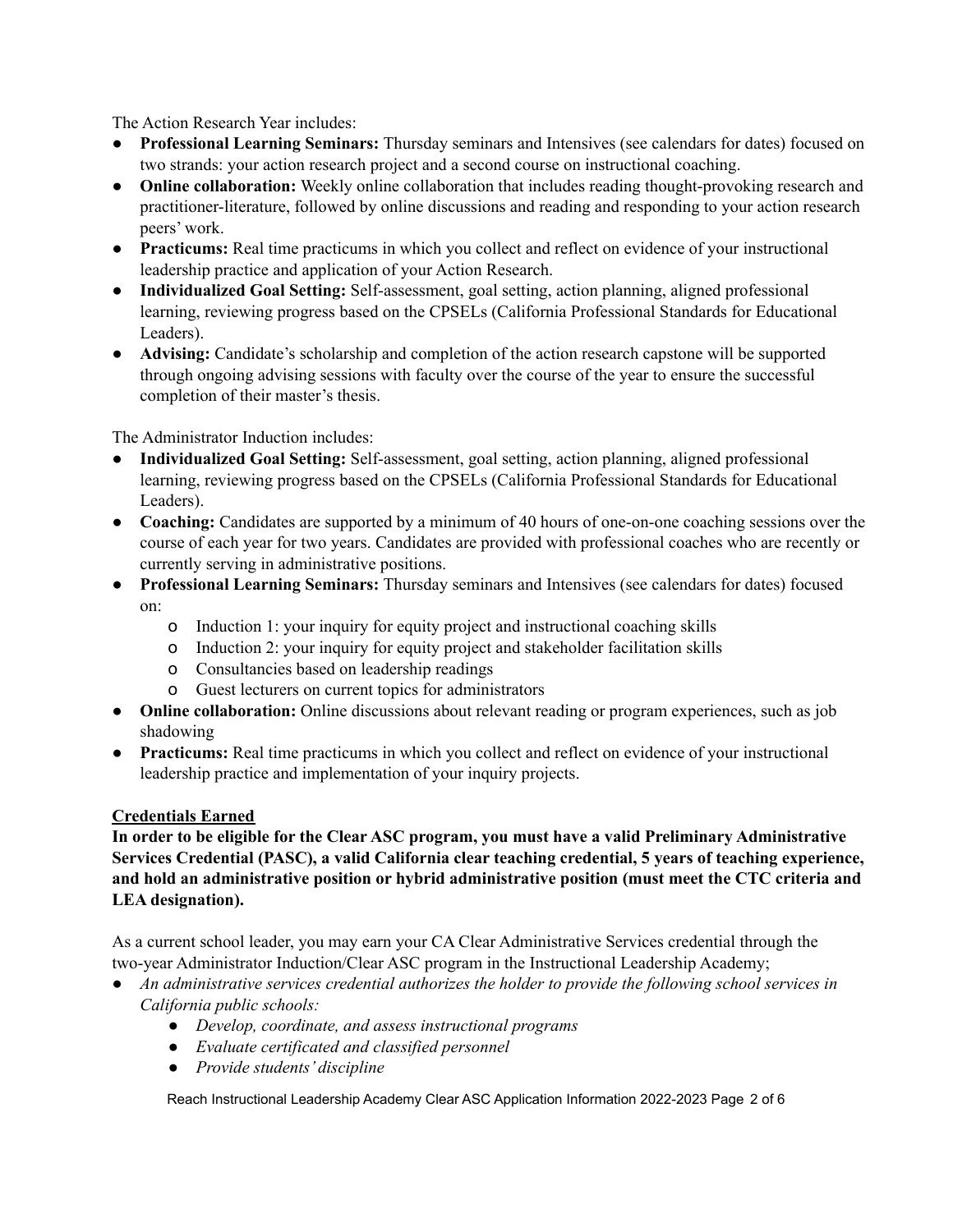- *● Provide certificated and classified employees discipline*
- *● Supervise certificated and classified personnel*
- *● Manage school site, district, or county level fiscal services*
- *● Recruit, employ, and assign certificated and classified personnel*
- *● Develop, coordinate, and supervise student support services*

From the CTC website <http://www.ctc.ca.gov/credentials/CREDS/admin-svcs.html>

### **Spotlight on Action Research**

The Reach Action Research year deepens instructional leaders' thinking about the core domains of instructional leadership, and requires leaders to identify and understand challenges of instructional leadership, develop theories of action, including an intervention, for addressing those challenges, and develop methods for evaluating the results of interventions.

Seminars are organized as a collaborative research group, and participants develop the "Action Researcher's Mindset" by developing theories of action on three levels:

- 1) Each participant identifies a problem of leadership practice in their own context and studies it in-depth, developing a proposed response to that challenge based on the research literature, practitioner literature, and the professional judgment of coaches and colleagues.
- 2) Each participant works with research partners, and studies and understands their problem of leadership practice in order to be peer coaches.
- 3) Each participant contributes to the collaborative research group's "colloquia" process, workshopping their peers' understanding of a given challenge or problem.

Action Research as an approach to identifying, understanding, and responding to leadership challenges provides the thematic arc of the program. Shani & Pasmore (Coghlan and Brannick 2005) defined action research as "…an emergent inquiry process in which applied behavioral science knowledge is integrated with existing organizational knowledge and applied to solve real organizational problems. It is simultaneously concerned with bringing about change in organizations, in developing self-help competencies in organizational members and adding to scientific knowledge. Finally, it is an evolving process that is undertaken in a spirit of collaboration and co-inquiry."

Action Research in Reach is "design development" research. This means that you are not just going to take action, but you are going to systematically create a design for that action that can be used/adapted for similar challenges in the future.

Over the course of collaborative seminars spanning two courses, the program will help you identify a problem or challenge of leadership, research that challenge, design an intervention, collect data, analyze data, and ultimately address the challenge and learn something about yourself and your leadership practice. The year is punctuated with the mid-year presentation of the Action Research Proposal to a panel of Reach Faculty and external experts. The series will culminate with you publishing your research to the Reach Action Research Library and presenting your research to stakeholders, both internal and external to your school, at the annual Leadership Showcase.

#### **Recognition of Prior Action Research Project**

Reach Instructional Leadership Academy Clear ASC Application Information 2022-2023 Page 3 of 6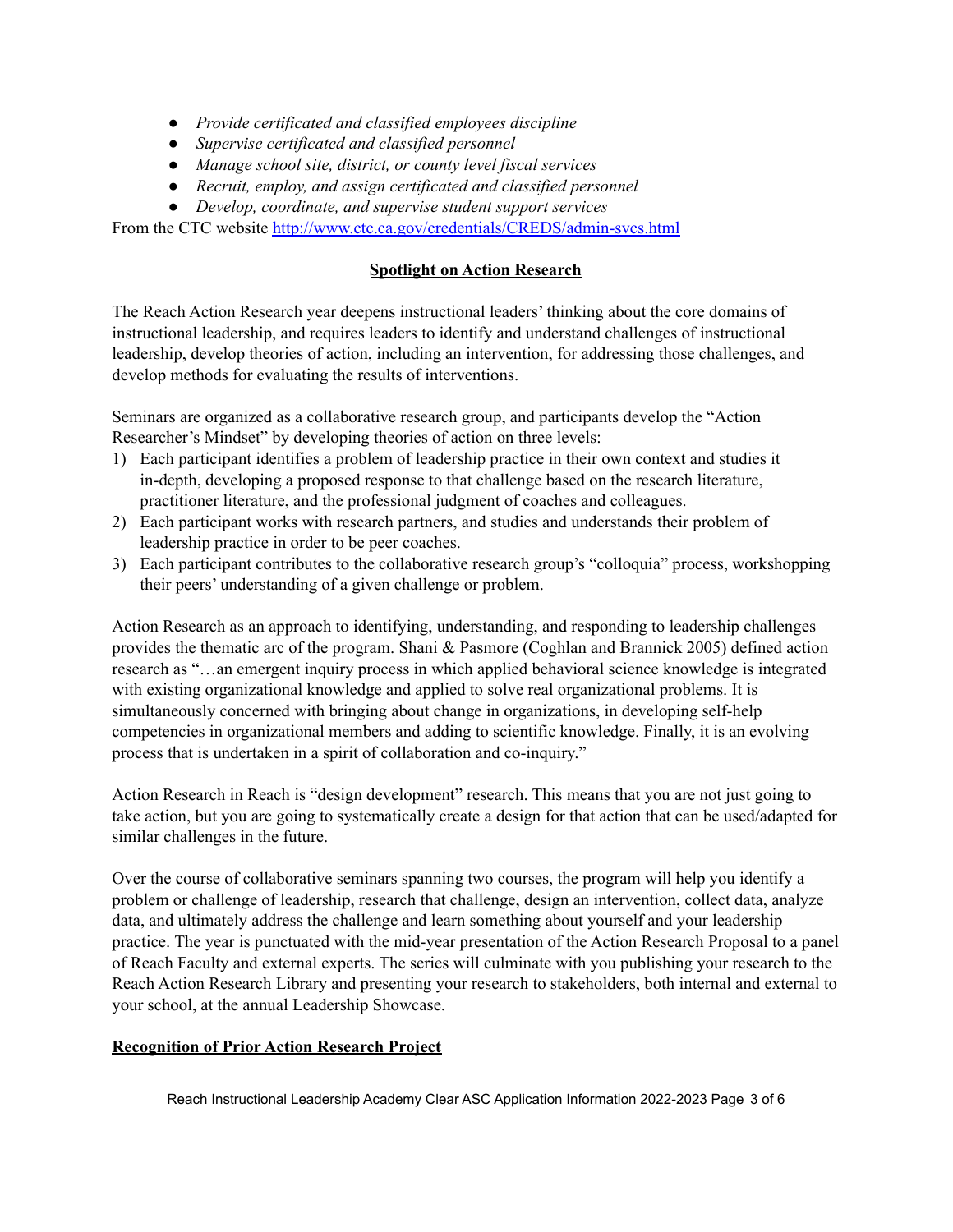If you have previously completed a Master's degree/Action Research Project (ARP) as part of a Master's degree, you may be eligible for the *clear credential only* pathway. In this pathway an alternate program structure is available to candidates who meet the Reach Action Research competencies. You will be contacted by Reach with more details upon indicating on your application that you have completed an ARP.

## **Transferring Credits Towards a Master's**

For those interested in earning a Master's degree, please contact  $ILA@reach.edu$  for transfer credit policy and unit analysis to determine additional Reach courses that would be required to be taken to be eligible for a Master's degree.

## **Tuition (currently subsidized by grants):**

- Year 2 (Clear Administrative Services Credential and Master's Pathway): \$9,100
- Year 2 (Clear Administrative Services Credential Only Pathway): \$6,750
- Year 2 (Master's Only Pathway): \$9,100
- Year 3: \$5,500

The program application is available online [here](https://grad.apply.reach.edu/). Please review the Reach ILA Program materials for details regarding eligibility, required documents, and payment options. If you would like to get started with the process, you can begin by asking for letters of recommendation, updating your resume to include professional development you have participated in, and ordering official transcripts. If you have questions or would like additional information, please contact ILA@reach.edu.

## **Admissions Requirements**

Admission to the Reach Instructional Leadership Academy Clear ASC program is selective. In order to be considered for the Reach ILA, candidates must meet the following requirements, complete the online application, and submit all additional documentation.

## 1) ▢ **Employment:**

- a. Be employed by a Reach partner school or member agency school (or one that is willing to become a partner school) in an administrator or hybrid administrative role. If you are in a hybrid administrative role, you must be providing administrator services for at least 4 hours a day for 75% of the school year and your role must be designated as an administrator role by your district/LEA, as verified by the Superintendent or designee (usually HR). If you are not employed by a Reach partner school or member agency and you are interested in the Reach Clear ASC program, contact program personnel to inquire about establishing a Memorandum of Understanding between your school and Reach.
	- Please submit a "Verification of Employment in an Administrative Position" form ([CL-777](https://www.ctc.ca.gov/docs/default-source/leaflets/cl777.pdf?sfvrsn=93bed076_4) form) to ila@reach.edu
- b. Your administrative position should include your ability to coach at least one teacher throughout the year (Administrator Induction 1 and Action Research/ Master's) and to facilitate a stakeholder group in decision making (Administrator Induction 2)

Reach Instructional Leadership Academy Clear ASC Application Information 2022-2023 Page 4 of 6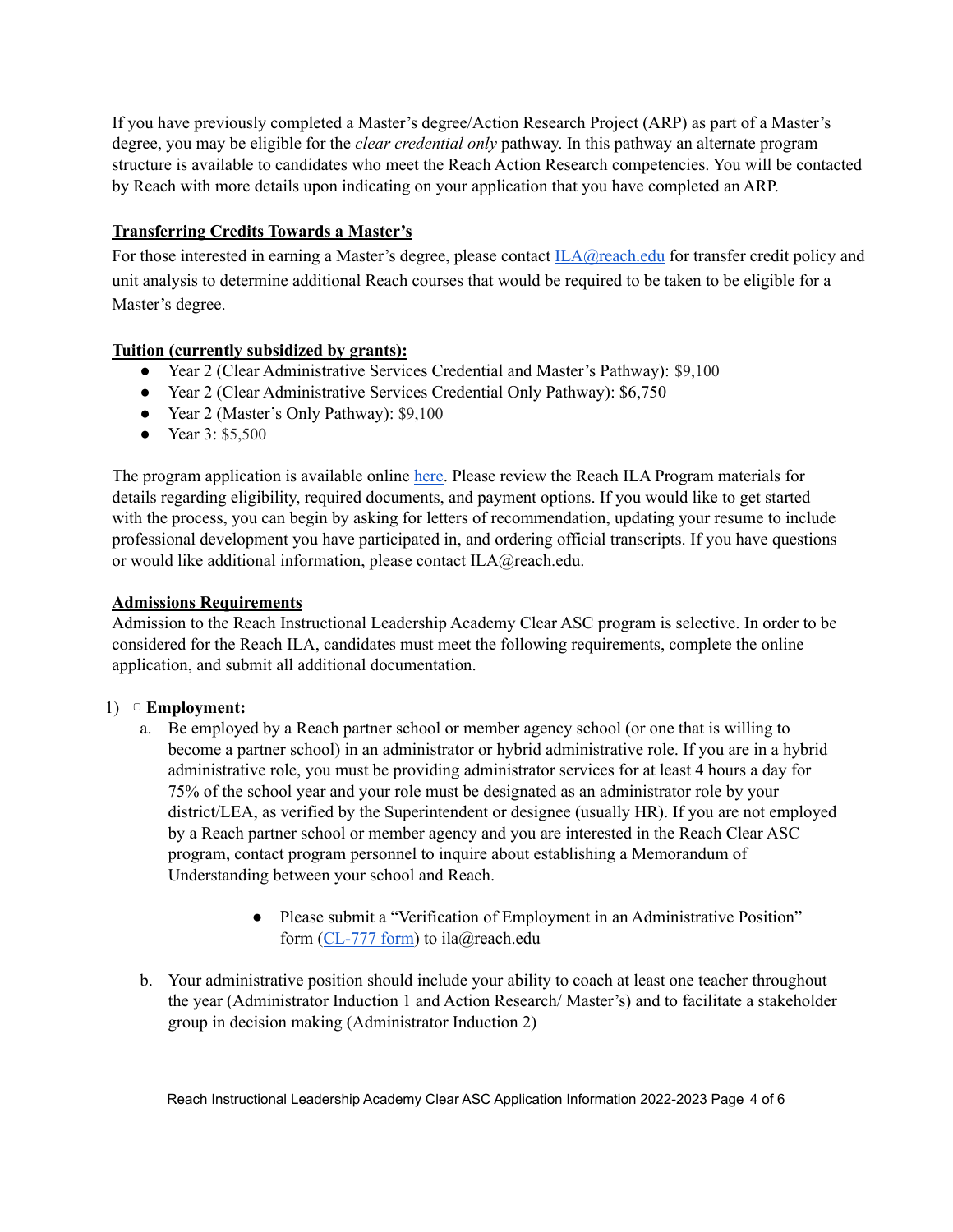- 2) ▢ **Recommendation Form (2):** Obtain two recommendations, *one from your supervisor,* and an additional recommendation from someone who is familiar with your work, attesting to your suitability for assuming greater instructional leadership. Recommendation forms will be sent out directly to your requested recommenders through the application process.
- 3) ▢ **Valid Clear Teaching Credential:** Hold a valid California Clear Teaching Credential (if your clear credential is pending, you may be provisionally enrolled in the program. Degrees or credentials will not be conferred without a valid California Clear Teaching Credential)
- 4) ▢ **Valid Preliminary ASC Credential:** Hold a valid Preliminary Administrative Services Credential.
- 5) ▢ **Five Years teaching experience:** Have completed five years of full-time, school-based teaching experience, as described in the CTC guidelines. Verification of experience must be submitted on the district or employing agency letterhead and signed by the superintendent, assistant superintendent, director of personnel, or director of human resources. School or district personnel other than the applicant must verify all experience.
- 6) ▢ **Academic Readiness - Transcripts:** Please submit official transcripts of your most recent university experience. Please be sure that the seal is not broken. Transcripts are used to demonstrate academic readiness by *ONE* of the following:
	- a) Completion of a Teacher Credential program from a regionally accredited college or university with a minimum grade point average of 3.0.
	- b) Completion of an undergraduate program (Bachelor of Arts or Bachelor of Science) from a regionally accredited college or university with a minimum grade point average of 3.0.
	- c) If you do not meet (a) then you must submit (b).
- 7) ▢ **Resume**: Please provide a current copy of your resume. Resume should show at least 5 years of full-time, school-based teaching experience and include any professional development you have participated in or led.
- 8) ▢ **Demonstration of Knowledge:** Demonstrate knowledge in the areas of Social Justice and Equity, Pedagogical Content Knowledge, Teaching for Universal Access, and Educational Psychology. Reach will analyze your demonstration of knowledge through *ONE* **or more** of the following:
	- a) Successfully earning a preliminary teaching credential through the Reach Institute.
	- b) Successfully earning a clear teaching credential through the Reach Institute's Induction Program. *The Reach Instructional Leadership Academy program is designed to articulate with the Reach Teaching Academy programs.*
	- c) Credentialing coursework at a regionally accredited college or university.
	- d) Other experiences as outlined on your résumé and narrative responses.

Once all required documents have been received, the candidate's application will be considered by the admissions committee after the deadline. The Reach Institute will notify any candidate whose file is incomplete after the filing deadline. If the file is incomplete at the time of the admissions committee, the candidate's application will be considered in the next admissions cycle, assuming that the file is complete by then. Candidates may be contacted for a phone interview by the admissions committee, so please ensure that all contact information is accurate.

Reach Instructional Leadership Academy Clear ASC Application Information 2022-2023 Page 5 of 6